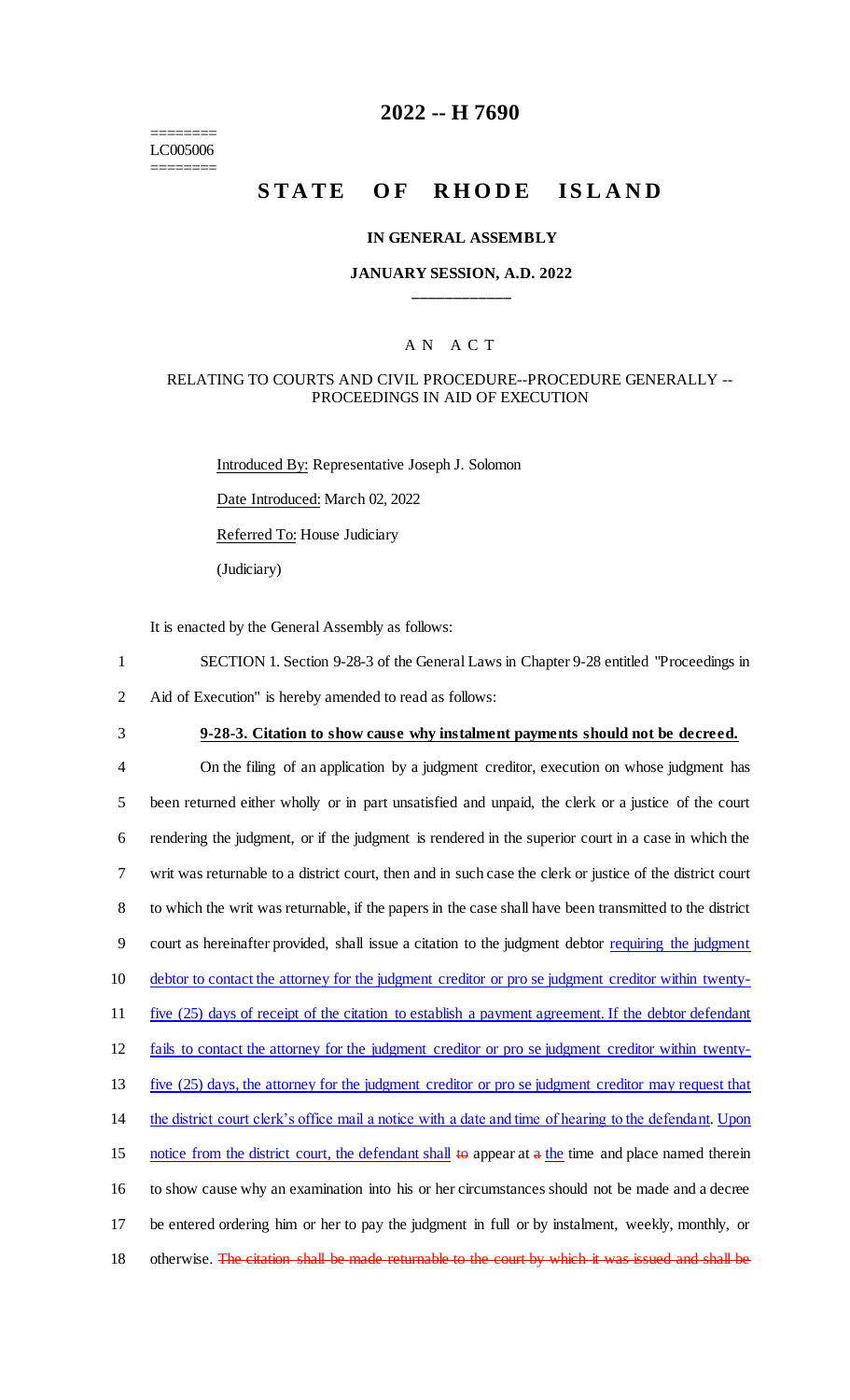- 1 served by delivering a copy to the debtor or by leaving a copy at the last and usual place of abode
- 2 of the debtor with some person living there at least six (6) days before the return day named therein.
- 3 SECTION 2. This act shall take effect upon passage.

#### LC005006  $=$

 $=$